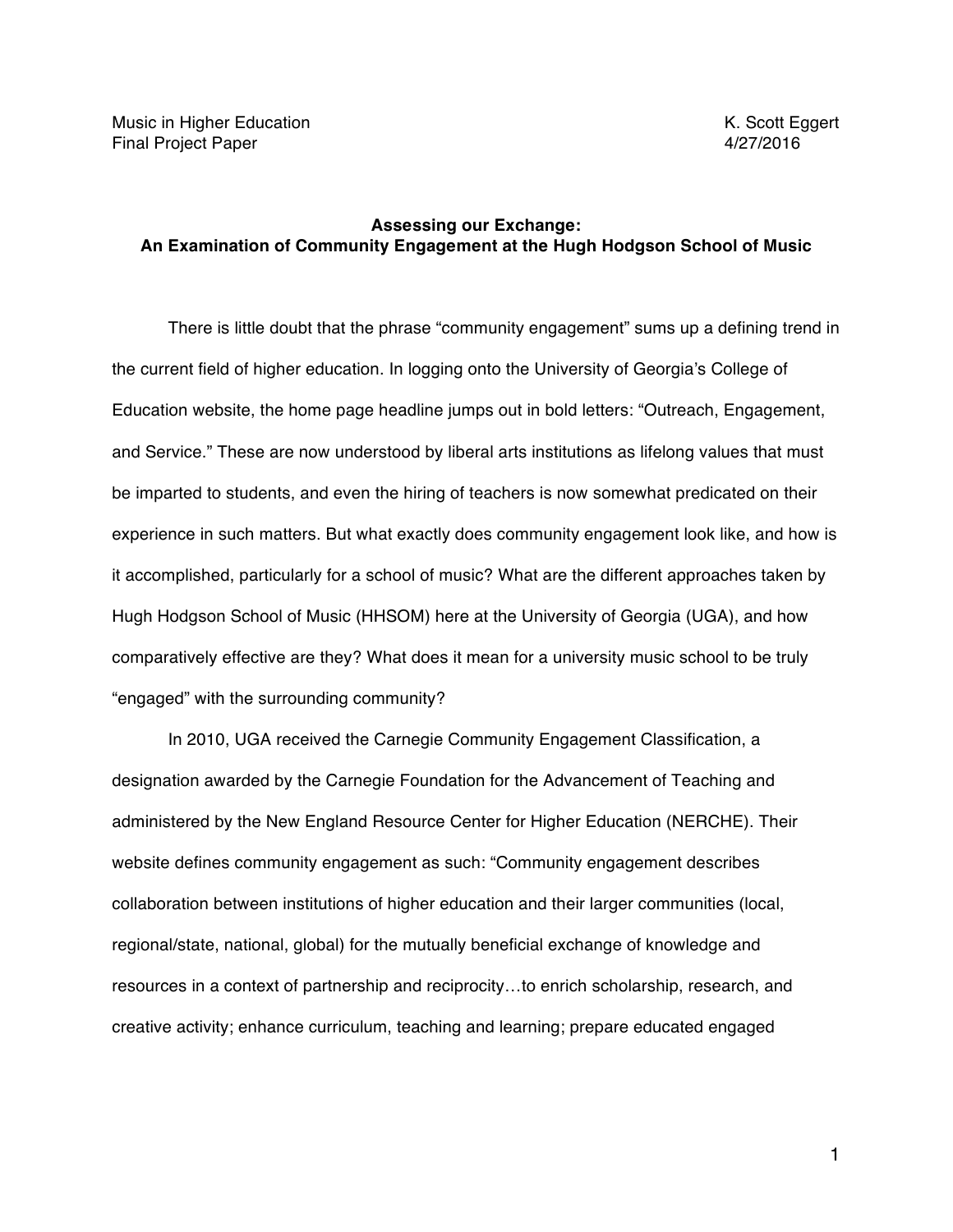citizens; strengthen democratic values and civic responsibility; address critical societal issues; and contribute to the public good."1

As the ideal of community engagement continues to gain traction as a strong modern paradigm of higher education, there is need for an honest assessment of the goals, methods, and philosophies being espoused at the highest levels of planning and implementation. To be engaged with community is to be engaged with the needs of the present day; this is most certainly a necessity for the fledgling musician searching for a career path in the midst of a steadily evolving industry and social dynamic. Students of music have just as much opportunity to affect positive change in the surrounding community as students of other majors—especially since "community enrichment" might as well be part of our job description.

For a long term commitment to engagement within a higher educational institution, it is necessary to establish institutes within the framework of the university infrastructure. This means drafting a mission statement, devising a structure, hiring staff, creating partnerships, and serving research purposes for the university. All of these can be rather daunting tasks, requiring strong will and resources to come to fruition.

For the purposes of our discussion we will examine two such institutes that are directly connected to HHSOM: first, the Community Music School (CMS), a program offering music instruction to neighborhood children and seniors; and the arts initiative Ideas for Creative Exploration (ICE), a program that employs six graduate arts students yearly as research assistants. Following an examination of each institute's recent activities, along with the testimonies of their respective directors, we shall evaluate each institute according to the rubric laid out in the Carnegie Foundation's definition:

 $\overline{a}$ 

<sup>&</sup>lt;sup>1</sup> "Carnegie Community Engagement Classification." New England Resource Center for Higher Education, 2015. http://nerche.org/index.php?option=com\_content&view=article&id=341&Itemid=92 (accessed 3/4/2016)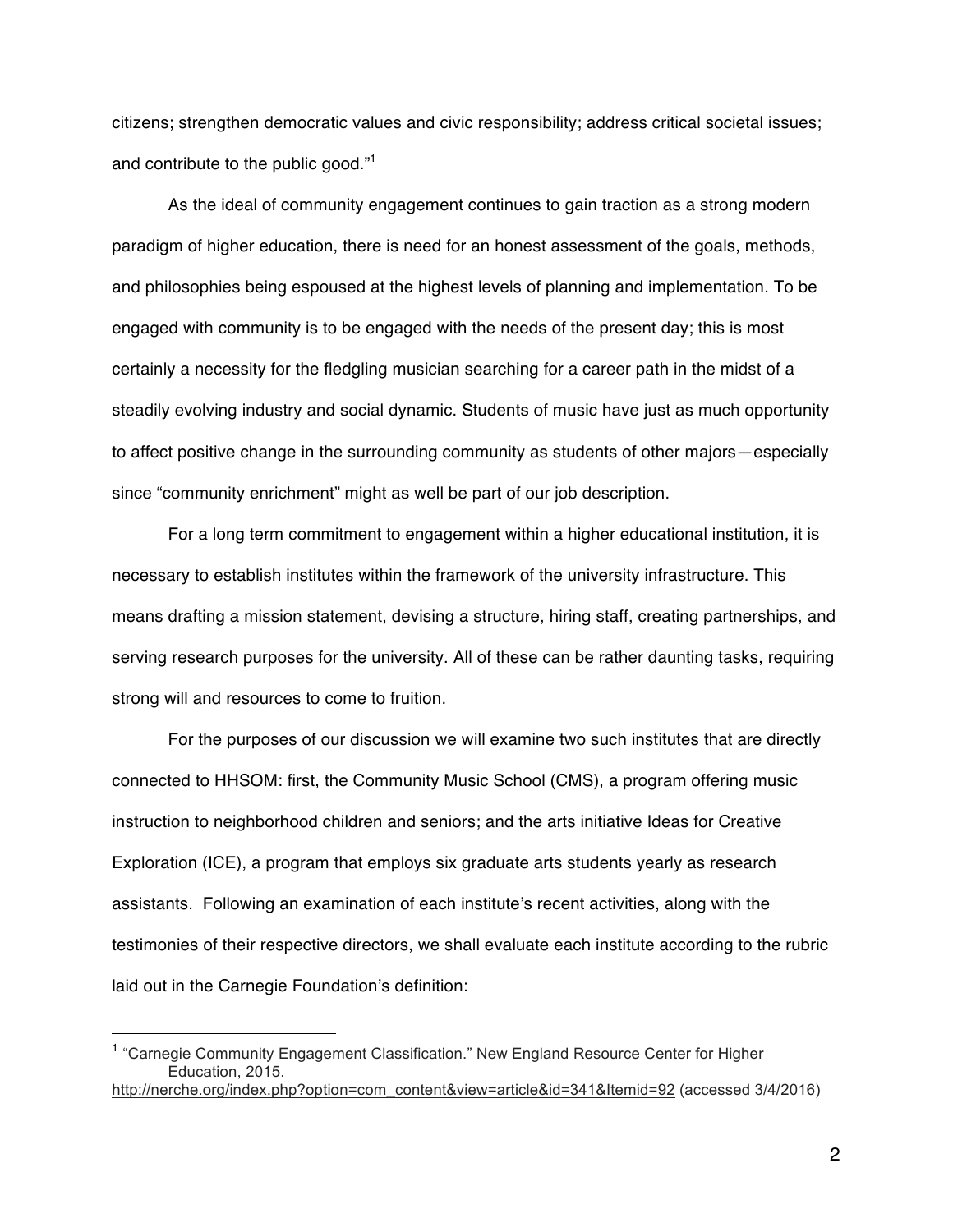1. Collaboration between university and community for the mutually beneficial exchange of knowledge and resources in a context of partnership and reciprocity.

2. Enrichment of scholarship, research, and creative activity.

- 3. Enhancement of curriculum, teaching and learning.
- 4. Preparation of educated, engaged citizens.
- 5. Strengthening of democratic values and civic responsibility.
- 6. Addressing of critical societal issues.
- 7. Contribution to the public good.

 $\overline{a}$ 

#### **The Community Music School**

The CMS Mission Statement reads: "The UGA Community Music School is an outreach program of the Hugh Hodgson School of Music, designed to bring musical instruction to community members of all ages in and around the Athens area. The arts are an indispensable need not only for the education of children but also for the enrichment and quality of life of adults. The program welcomes all types of students - regardless of age or ability level. A member of the National Guild of Community Arts Education, the UGA Community Music School shares with other guild schools the mission of providing quality instruction in the arts to all who seek it."**<sup>2</sup>**

This mission statement clearly identifies outreach and enrichment as specific goals for the organization. According to Director Kristin Jutras, the CMS has been in existence for between 30 and 40 years, and began as a Suzuki instructional program, employing only established professionals in the field. At some point in the mid-nineties, the program was taken

<sup>&</sup>lt;sup>2</sup> "Welcome to the UGA Community Music School." UGA, Hugh Hodgson School of Music, Community Music School. http://ugacms.uga.edu (accessed 4/28/16)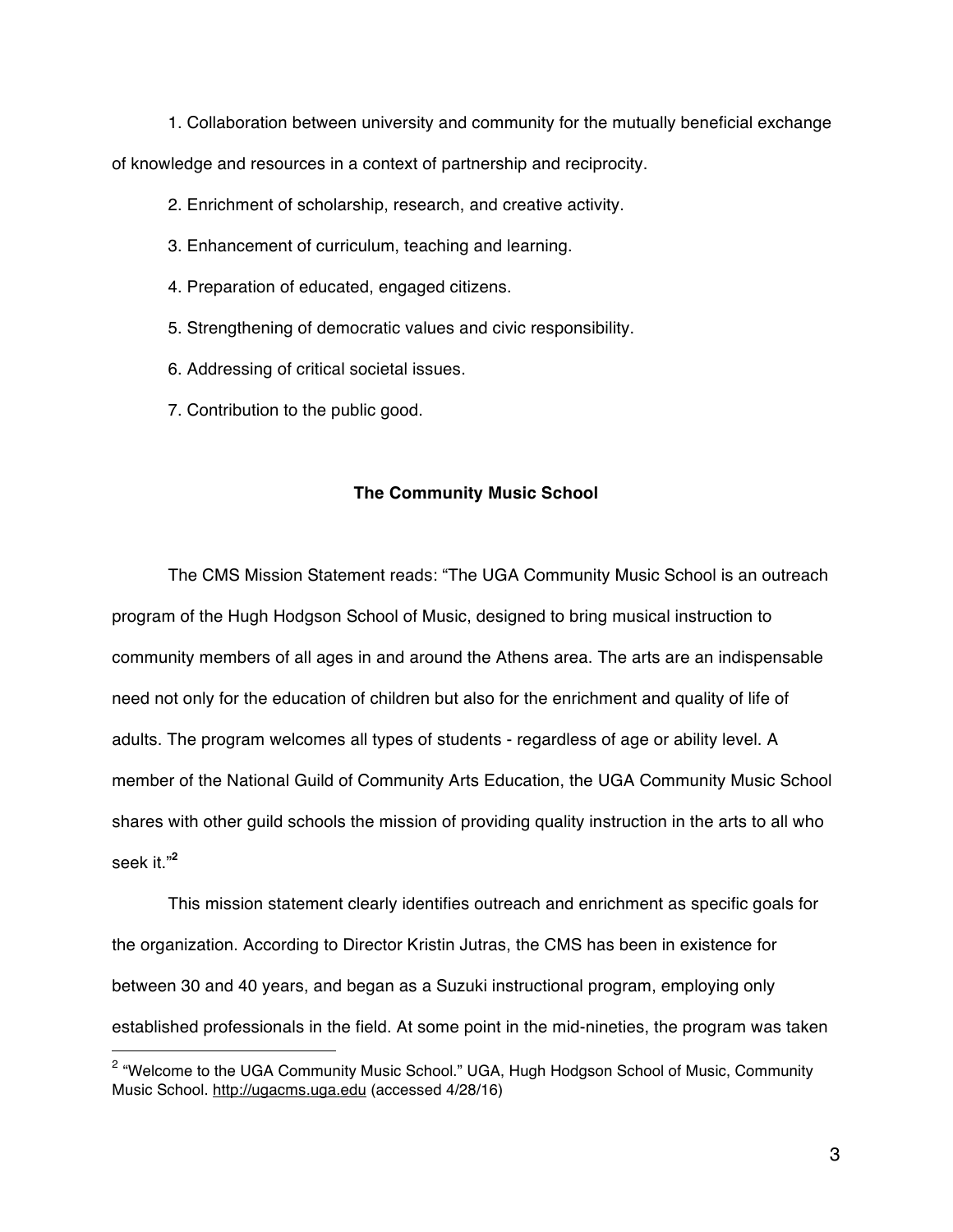over by graduate students, the professionals left, and the program began to move in a different direction, providing opportunities for SOM students to gain teaching experience. Eventually CMS began to be used as a means of funding graduate teaching assistantships, as well as a way for students to earn credits. Jutras, herself a Suzuki specialist, was hired to take over the program in 2006, and during that time it has moved from serving around 60 students to now serving in the 300-400 range yearly, drawing mostly upon children under 12 and adult seniors (through partnership with Osher Lifelong Learning Institute, a program administered by the College of Education, and New Horizons International Music Association, a program for seniors originally started by Eastman School of Music, Rochester, NY).

By contrast to the various partnerships that have formed regarding the pool of students from the senior community, CMS has not been as successful at establishing partnerships within local school systems. A separate SOM program called The String Project is listed on the website as a branch of CMS, but functions independently, co-administered by Dr. Skip Taylor and Ruth Monson. The String Project has established partnerships within the Athens-Clarke County school district, as well as with Athens Boys and Girls Club and AthFest Educates, a 501(c)(3) supporting arts education for children in the greater Athens area. Scholarships and other forms of assistance are made available for low-income families.

Yet, Jutras sees the relationship between CMS and the community as one primarily sustained through word-of-mouth and familial loyalty. "As far as reaching the community, I think we are one of the best kept secrets… because yes, a whole bunch of people know about us, and the people that come and enroll are generally very loyal, and once they've taken lessons, even if they quit, I will often hear from them two or three years later, or hear from somebody who knows them, and I will say 'oh yeah, I remember they were enrolled before…' So they're still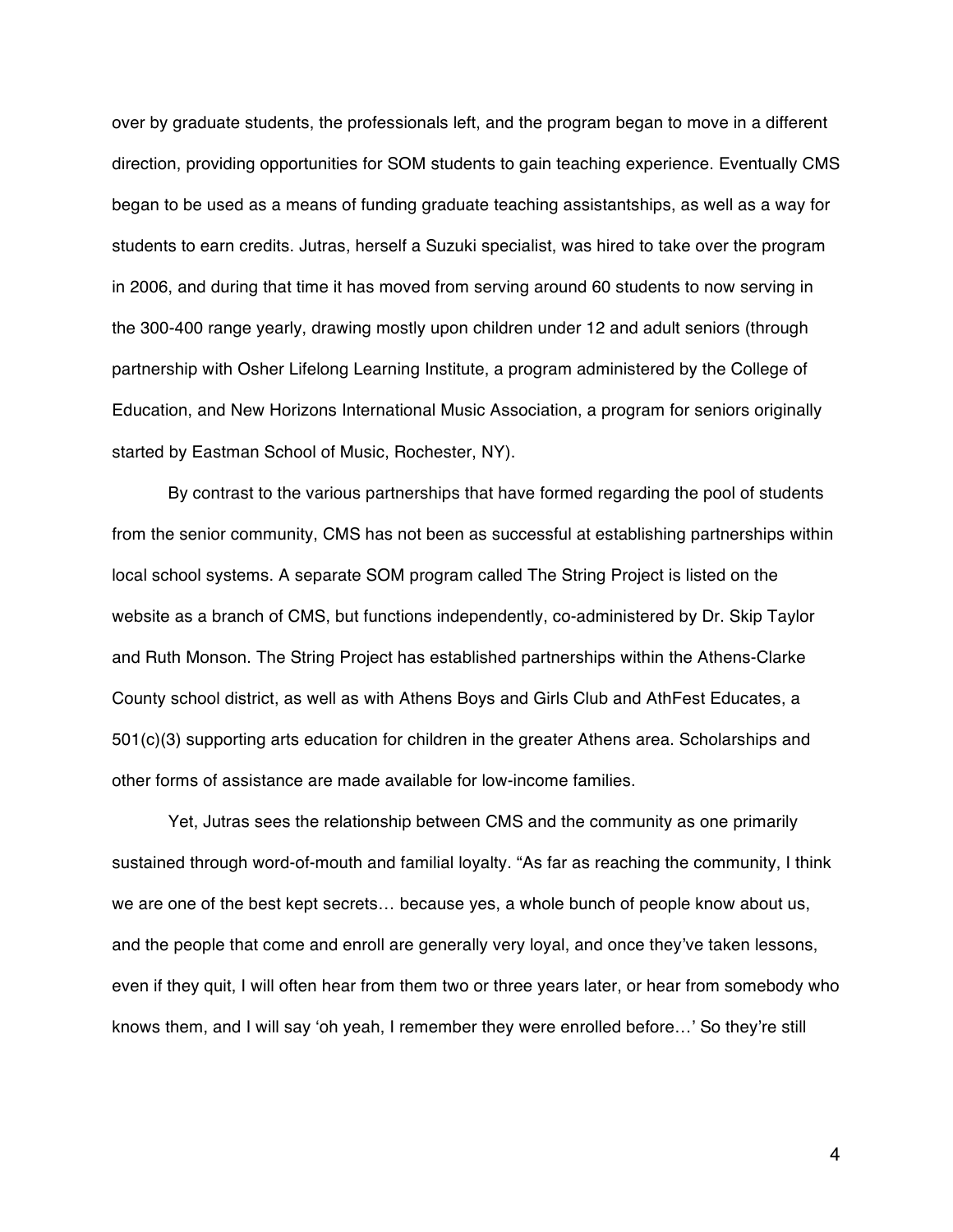happy with their experience even though they've stopped, but there's a lot of people in the community who still have no idea we exist. I still hear that all the time."**<sup>3</sup>** She goes on to say that most efforts to advertise the program beyond the returning families have yielded poor results, and also that the program is at peak capacity as it now stands. CMS uses the Hugh Hodgson School of Music's practice rooms as their teaching classrooms, and further expansion of the program would eventually create conflict with the SOM students who depend heavily on those rooms for their own degree-required practice time.

Measuring by the revenue generated and the benefit for SOM students, CMS is a successful program which no longer needs to justify its continued existence. Certainly the ongoing relationship with hundreds of families also constitutes a form of community outreach, even without the partnerships that have been cultivated by The String Project, and as such merits recognition as one of the faces of successful community engagement. At this point we shall move on to our second example, more directly related to my own experience at UGA, and providing us with a slightly different representation.

## **Ideas for Creative Exploration**

The ICE Mission Statement reads: "Ideas for Creative Exploration (ICE) is a catalyst for innovative, interdisciplinary creative projects, advanced research and critical discourse in the arts, and for creative applications of technologies, concepts, and practices found across disciplines. It is a collaborative network of faculty, students, and community members from all disciplines of the visual and performing arts in addition to other disciplines in the humanities and

 $\overline{a}$ 

 $3$  From an interview with Kristin Jutras, conducted at the CMS office on 4/20/16.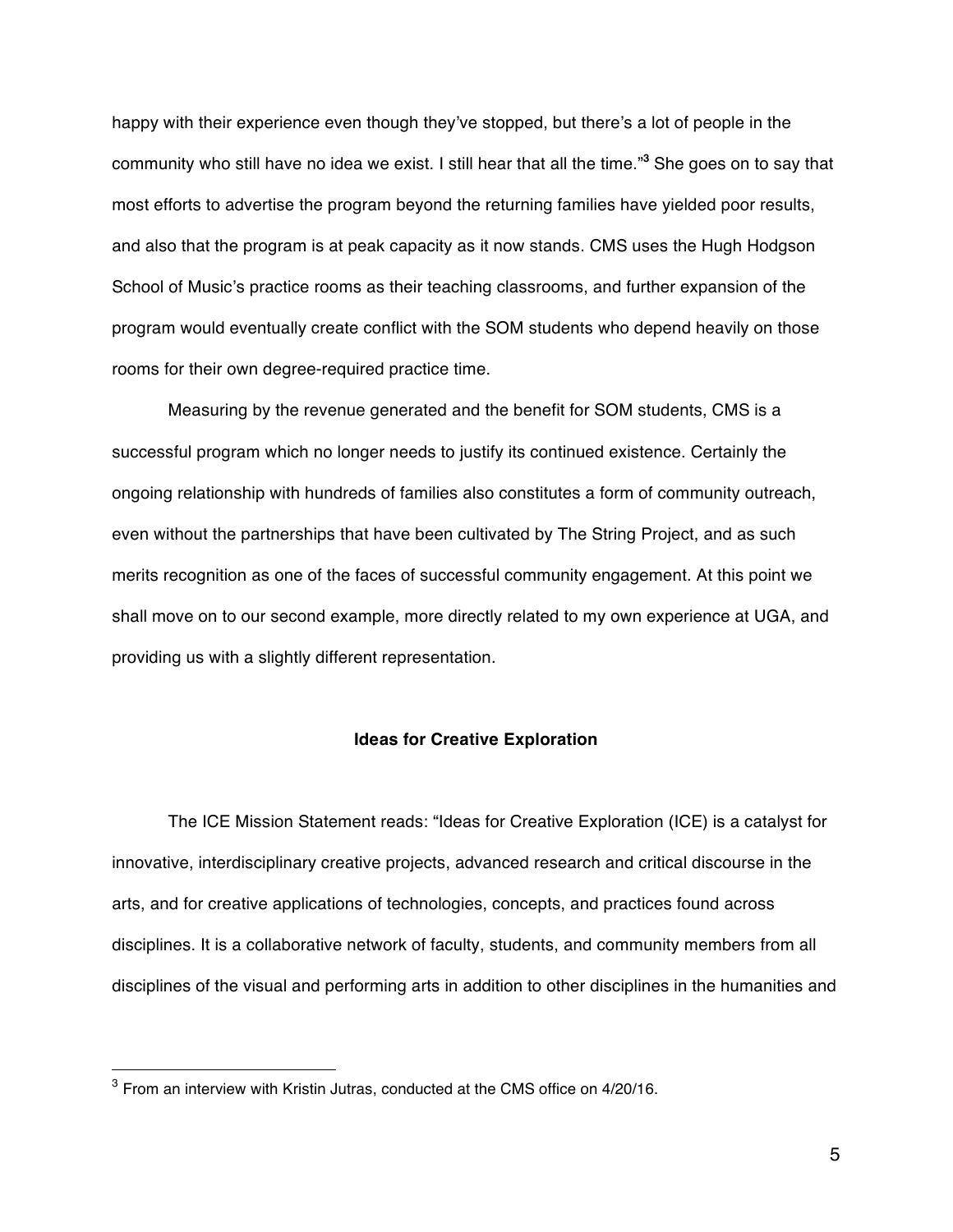sciences. ICE enables all stages of creative activity, from concept and team formation through production, documentation, and dissemination of research."**<sup>4</sup>**

I began working for ICE in the fall of 2014, my first semester at UGA, as a research assistant. Although the language of the mission statement does not specifically address community engagement as a goal, the phrase "collaborative network of faculty, students, and community members from all disciplines" certainly alludes to that engagement as a hallmark of ICE's activities, and in fact one of the reasons I was selected for my assistantship had to do with my own prior experience with community enrichment projects; I have been previously involved with the founding of three nonprofits, including a charter school. "We view outreach and CE as a mechanism to support innovative research," says ICE Artistic Director Mark Callahan. "So we don't do it for the end goal of engagement or outreach, but we do it because engagement or outreach, we believe, is a path towards innovation…that having these kind of diverse exchanges of methods and ideologies, worldview, audiences, is that kind of productive mixing that results in new ideas. And I think that is very distinct from other institutions where outreach is part of a core service aspect of their mission."**<sup>5</sup>**

One of the most personally rewarding projects I have been involved with in my time at ICE is the Dada Centennial, an event for which I served as Artistic Director, which occurred in February of 2016. This event was conceived as a 100th anniversary celebration of the birth of the Dada art movement, which began in 1916 in Zurich with a group of artists holding soirees at the Cabaret Voltaire. Dr. Jed Rasula, the English department head at UGA, recently published a book about the history of Dada, *Destruction was my Beatrice*, and conceived of the Dada Centennial with ICE Artistic Director Mark Callahan. The Centennial ended up as three nights of

 $\overline{a}$ 

<sup>&</sup>lt;sup>4</sup> "Ideas for Creative Exploration: an interdisciplinary initiative for advanced research in the arts at the University of Georgia." http://ice.uga.edu (accessed 4/28/16)

 $5$  From an interview with Mark Callahan, conducted in the ICE office on  $4/21/16$ .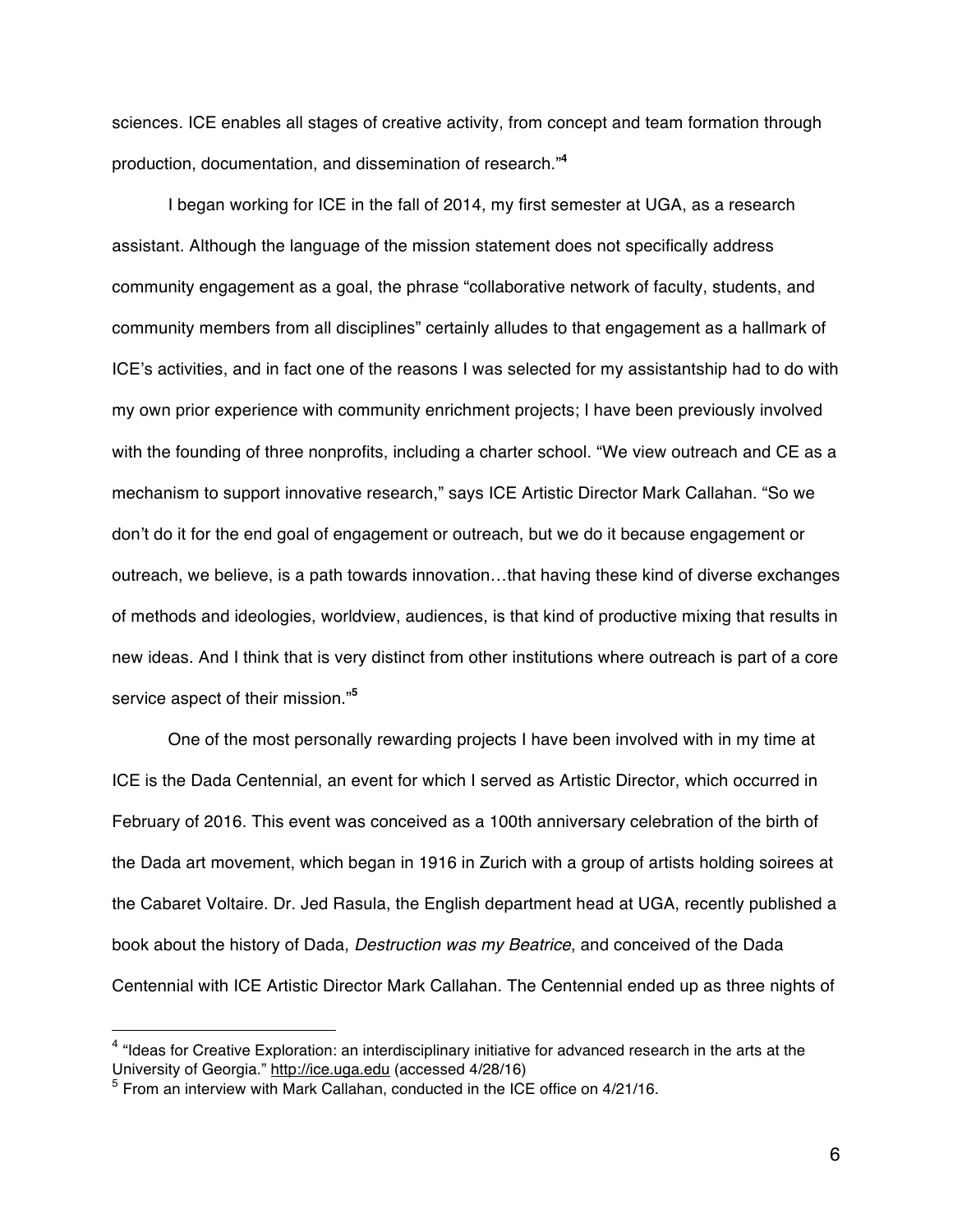programming, including one night devoted to reenactment of original sketches, poems, and music from 1916, one night fully devoted to avant garde music of the 1960s, and a final night devoted to new experimental works by musicians, poets, and playwrights. The complete event was a collaboration between UGA professors, students, local artists, and hired professionals.

The Centennial took place at two different downtown Athens venues, the Flicker Theater & Bar (nights 1 and 3) and the Morton Theatre (night 2). The concert event at the Morton had a \$15 admission price in order to cover the cost of hiring the musical acts (Heather McIntosh and the Flicker Orchestra, and the Sun Ra Arkestra), but the nights at Flicker were free and open to the public, and every night of the Centennial was spectacularly attended. This was the fascinating part for me as a newcomer to Athens, for besides the professors and students from UGA, the audience was largely made up of local artists; this indicated a well-established relationship between ICE and the bohemian community for which Athens is well known.

Callahan characterizes this relationship as such: "What made the Dada Centennial click, in terms of the community talent that came forward and were willing to participate largely through total volunteerism—I would frame that as a kind of social capital exchange. Pierre Bordeaux is a theorist who has this social capital theory. There are different ways to measure your value, power, influence in society…the social class you're born into, or economic class as you gain wealth, political power, et cetera…but there's also this idea of social capital which is built through things like personal connection, trust, relationships…through a series of related projects, we now have a large fund of social capital. I think something that gets glossed over or people miss it, is that to have real sustained engagement, it takes many years of building up and creating infrastructure—identifying key people who will be there, and that can all be theorized as social capital."

This social capital which Callahan refers to is part of a 14-year track record that he and the grad assistants have established by way of organizing discrete events and projects with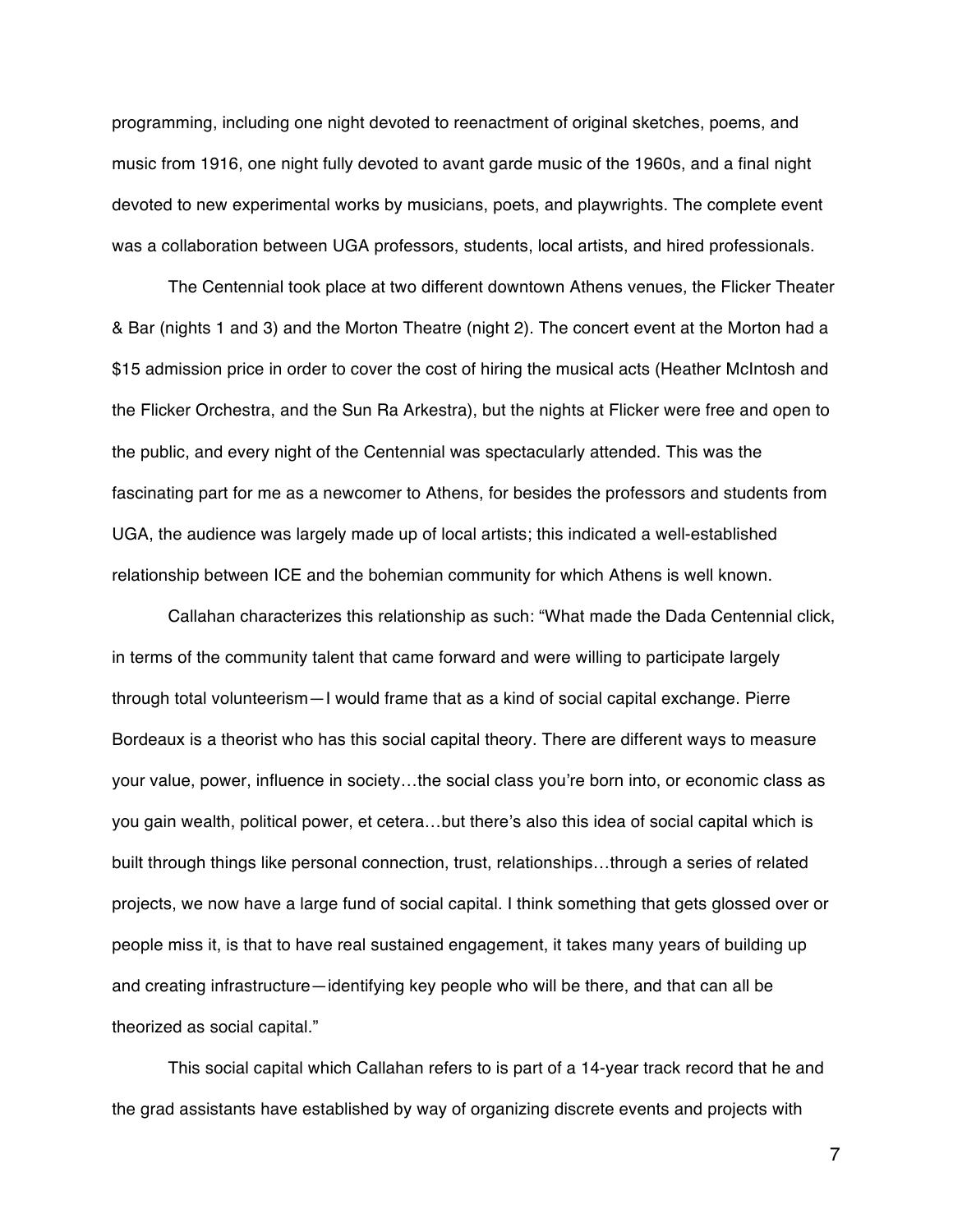local artists and musicians. It began back in 2002 with a CD documentation of the local music scene called *Scenes from the X-Ray Cafe*, named for a downtown business that, for a time, served as a venue for evenings of experimental music and art. A later successful project was the AUX Experimental Arts Festival, which positioned national acts next to local unknowns, and everyone doing something unique and daring. Contributors and collaborators included Jeff Mangum and Joe Silva, producer of the radio show *Just Off the Radar*. ICE also released two CDs of recordings under the banner of AUX, and ICE alumnus Kai Riedl used his experiences with AUX to create the Slingshot Festival, "…a festival in **Athens, GA** hosting 40+ national, international and local **Musical** acts, emerging international **Visual Artists** working in sound, video and installation, a **Tech Conference** with presentations from the nation's leading innovators on a range of technological concentrations, **Film Screenings** of documentaries, narrative films and experimental art films, plus lots of laughs on our annual sold out **Comedy Night.**" **<sup>6</sup>** Slingshot does retain some of the avant garde flavor of AUX, but is generally more mainstream.

Callahan sees the Dada Centennial as springing from these previous projects, which gave many established artists the opportunity to do something for themselves rather than to satisfy the demands of the industry. "For me, when it comes down to it, it has been the unqualified peak, in one experience, stress, adrenaline, pride, entertainment, legitimately challenging stuff that lets me rethink my perspective on what is art—those fundamental kind of experiences, that's the real payoff. Different people might frame it in different ways, but that's what's happening."

### **CONCLUSION**

<sup>6</sup> "What is Slingshot?" http://slingshotathens.com/news/ (accessed 5/2/16)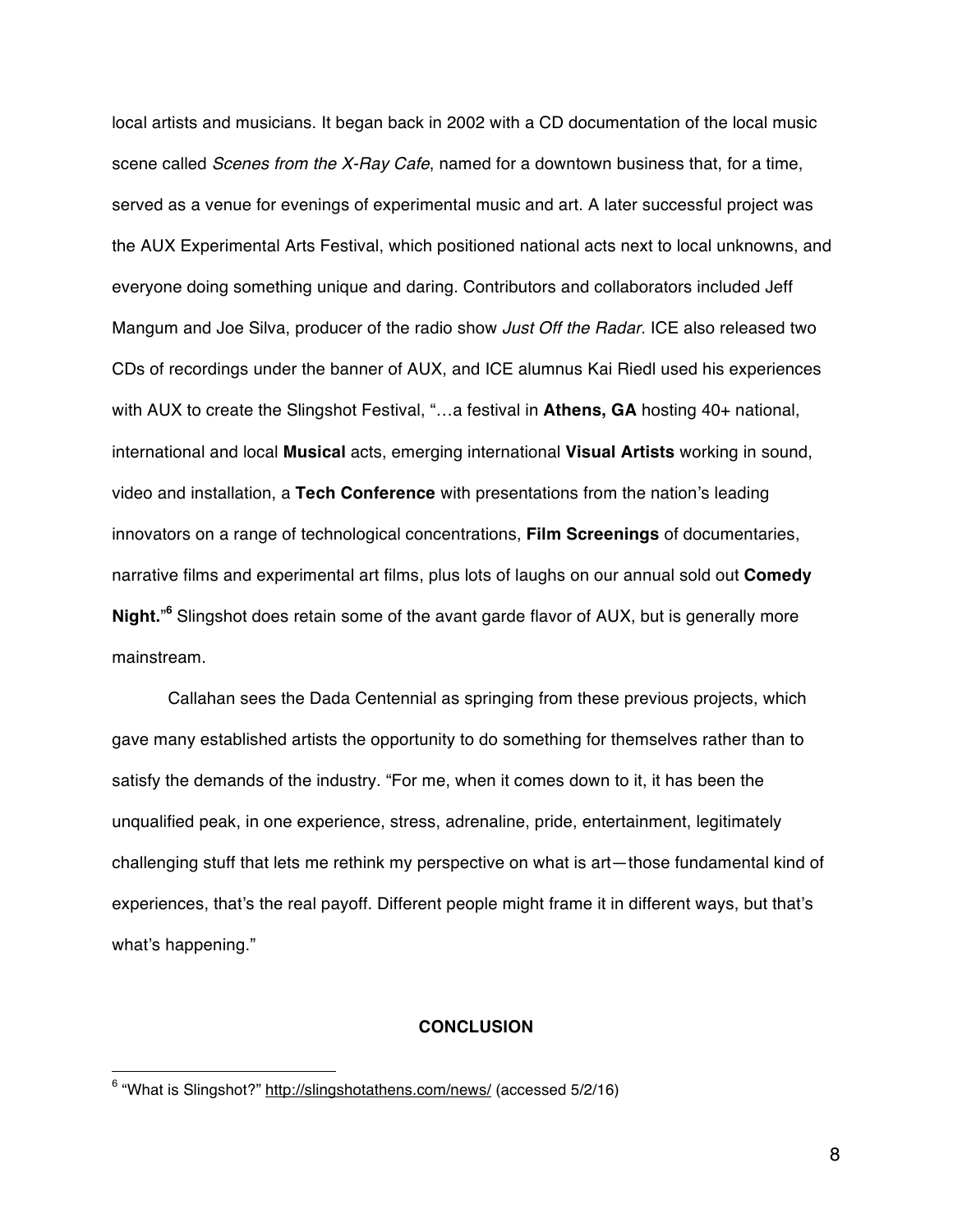David Weerts and Lorilee Sandmann, in their article "Community Engagement and Boundary-Spanning Roles at Research Universities, wrote: "Specifically, service and outreach are typically conceived as *one-way* approaches to delivering knowledge and service to the public, whereas engagement emphasizes a *two-way* approach in which institutions and community partners collaborate to develop and apply knowledge to address societal needs."**<sup>7</sup>** This distinction is drawn directly from the Carnegie Foundation's working definition of community engagement, from which we drew our criteria at the outset of this discussion. Let us now revisit that original list and ponder the two examples we have examined here.

**1. Collaboration between university and community for the mutually beneficial exchange of knowledge and resources in a context of partnership and reciprocity.** The activities of ICE easily satisfy this caveat, whereas in the case of CMS it is debatable. Knowledge is only flowing in one direction, in exchange for financial renumeration. It is not exactly "partnership and reciprocity."

**2. Enrichment of scholarship, research, and creative activity.** Both ICE and CMS certainly contribute to the enrichment of creative activity, but with scholarship and research, once again we can only declare ICE successful with certainty.

**3. Enhancement of curriculum, teaching and learning.** ICE currently provides this sort of enhancement directly to the graduate assistants working there, and perhaps (it can be argued) to students who participate in ICE activities such as the funding of interdisciplinary projects or public dialogues with arts professionals. With CMS there is little doubt that this enhancement reaches both those who go there to learn and those employed there as teachers.

 $\overline{a}$ 

 $<sup>7</sup>$  Weerts, David J., and Lorilee R. Sandmann. 2010. "Community Engagement and Boundary-</sup> Spanning Roles at Research Universities". *The Journal of Higher Education* 81 (6). Ohio State University Press: 632–57. http://www.jstor.org/stable/40929570 (accessed 3/4/2016)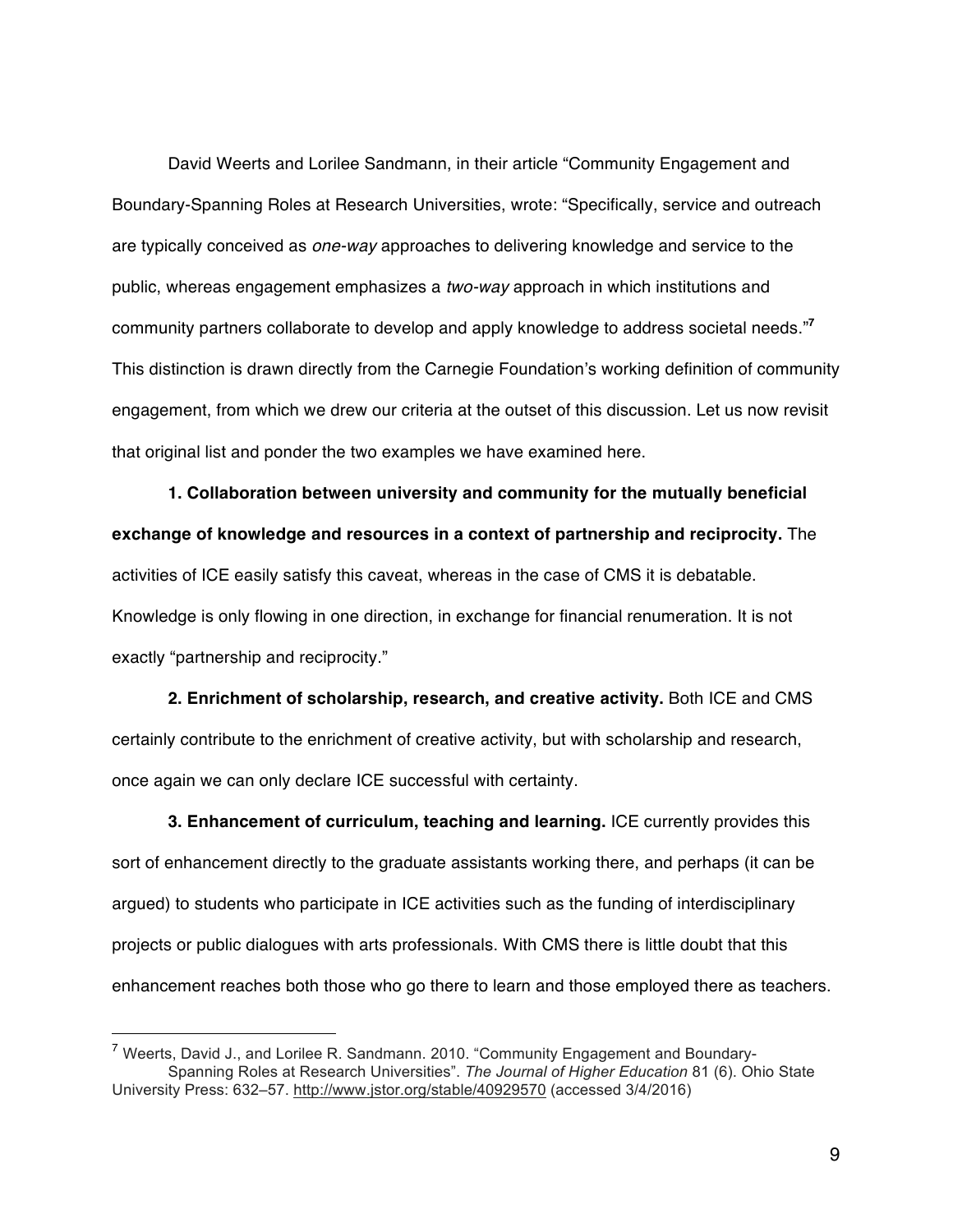**4. Preparation of educated, engaged citizens.** In taking the use of the word "engaged" to mean a truly *two-way* exchange, it also appears that ICE fits the bill somewhat better here as well.

**5. Strengthening of democratic values and civic responsibility.** This is perhaps harder to evaluate, in both cases. If "civic responsibility" can be seen as synonymous with "contributing to the public good," then I believe that both organizations qualify. As for "strengthening democratic values," I'm not certain it would be applicable in either case.

**6. Addressing of critical societal issues.** This depends on how we would define "critical." I would guess the implication here has to do with health and livelihood, on an individual or collective scale, and whether any arts activities fall under such a banner would undoubtedly be the source of lively debate.

**7. Contribution to the public good.** As stated previously, I believe both institutes make an important contribution.

It is certainly not my intention to belittle the fine work of CMS, which shall always serve an important function for UGA students and the community children and seniors whose lives it enriches. But it is clear that our understanding of what "community engagement" or "outreach" means has undergone evolution and transformation since the days in which the CMS mission statement was crafted. As we move into the future, our old approaches require evaluation and assessment, and the fashioning of new endeavors requires creativity and innovation to suit the demands of our hard-won enlightenment. May our successes not go unrecognized.